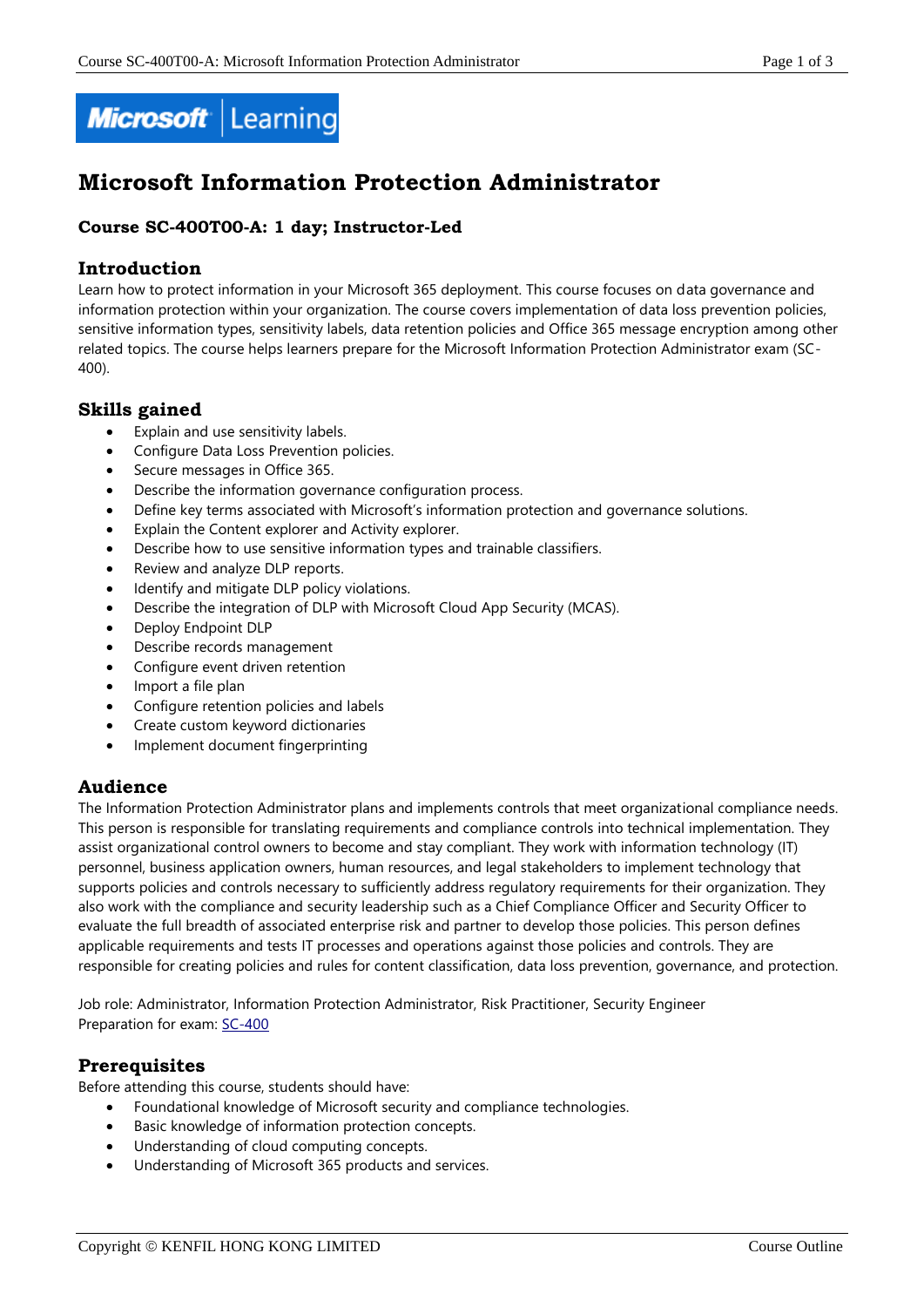# **Course Outline**

## **Module 1: Implement Information Protection in Microsoft 365**

Organizations require information protection solutions to protect their data against theft and accidental loss. Learn how to protect your sensitive information. Learn how Microsoft 365 information protection and governance solutions help you protect and govern your data, throughout its lifecycle – wherever it lives, or wherever it travels. Learn about the information available to help you understand your data landscape and know your data. Learn how to use sensitive information types to support your information protection strategy. Learn about how sensitivity labels are used to classify and protect business data while making sure that user productivity and their ability to collaborate are not hindered.

#### **Lessons**

- Introduction to information protection and governance in Microsoft 365
- Classify data for protection and governance
- Create and manage sensitive information types
- Describe Microsoft 365 encryption
- Deploy message encryption in Office 365
- Configure sensitivity labels
- Apply and manage sensitivity labels

# **Lab : Implement Information Protection**

- Assign permissions for compliance
- Manage Office 365 message encryption
- Manage Sensitive Information Types
- Manage Trainable Classifiers
- Manage Sensitivity Labels

After completing this module, students will be able to:

- Describe Microsoft's approach to information protection and governance.
- List the components of the Data Classification solution.
- Describe how to use sensitive information types and trainable classifiers.
- Implement document fingerprinting
- Create custom keyword dictionaries
- Deploy message encryption in Office 365

## **Module 2: Implement Data Loss Prevention in Microsoft 365**

In this module we discuss how to implement data loss prevention techniques to secure your Microsoft 365 data. Learn how to discover, classify, and protect sensitive and business-critical content throughout its lifecycle across your organization. Learn how to configure and implement data loss prevention policies and integrate them with Microsoft Cloud App Security. Learn how to respond to and mitigate data loss policy violations.

## **Lessons**

- Prevent Data loss in Microsoft 365
- Implement Endpoint data loss prevention
- Configure DLP policies for Microsoft Cloud App Security and Power Platform
- Manage DLP policies and reports in Microsoft 365

## **Lab : Implement Data Loss Prevention**

- Manage DLP policies
- Mange Endpoint DLP
- Test DLP policies
- Mange DLP reports

After completing this module, students will be able to:

- Describe the information protection configuration process.
- Articulate deployment and adoption best practices.
- Describe the integration of DLP with Microsoft Cloud App Security (MCAS).
- Configure policies in Microsoft Cloud App Security.
- Review and analyze DLP reports.
- Identify and mitigate DLP policy violations.
- Mitigate DLP violations in MCAS.